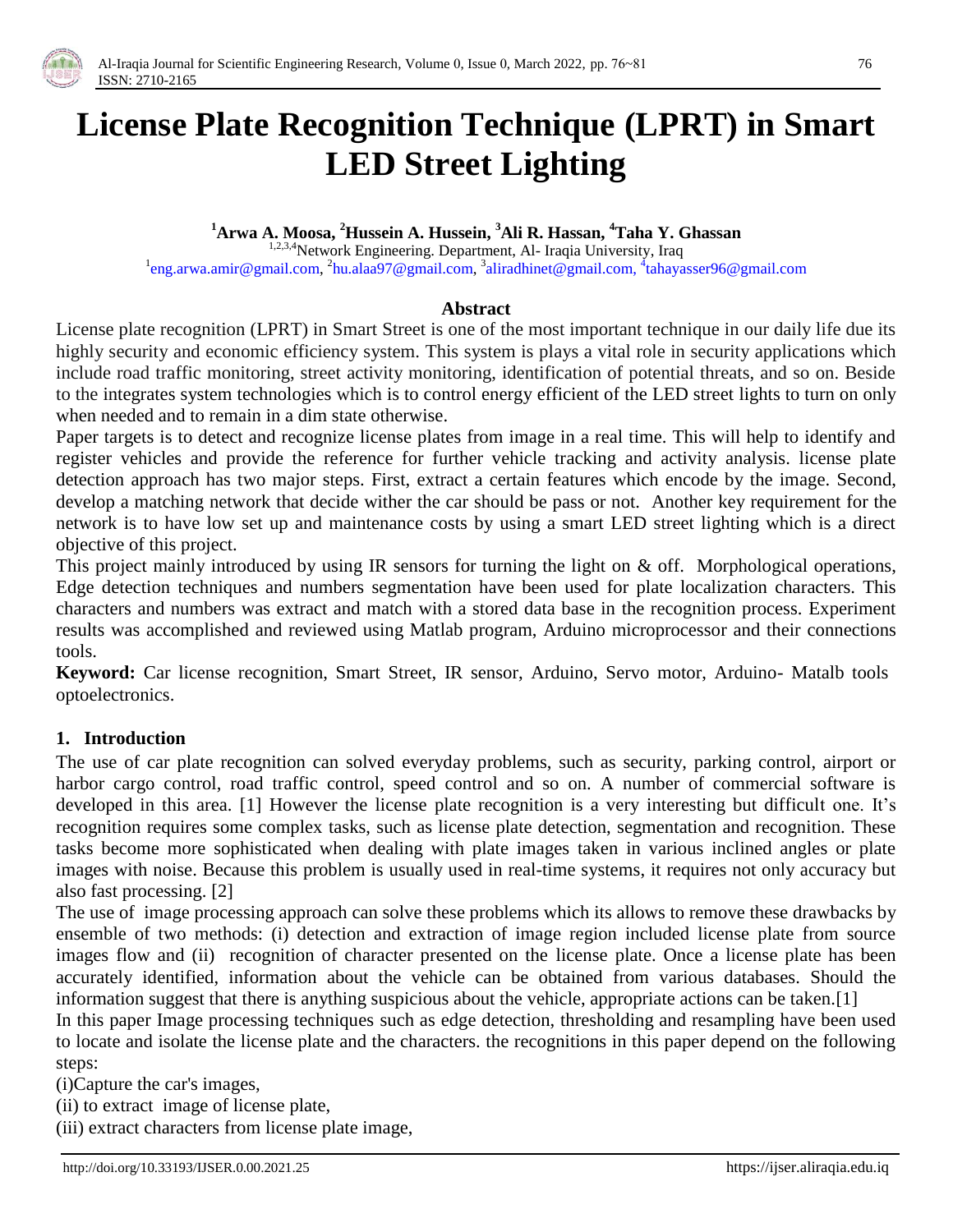

(iv) recognize license plate characters and identify the vehicle.

Furthermore this paper is design aim to reduce the overall costs of street lighting by integrating dimmable lightemitting diodes (LEDs) and wireless technology. The principle of operation is to efficiently control the intensity of the streetlights to respond to the needs of road users.

## **2. Methodology**

# **2.1 Smart LED Street lightening**

Conventional street lighting systems use constant illumination lighting which leads to high energy consumption accounting for up to 60% of a municipal government's total electricity expenditure. Furthermore, forecasts show that the energy spending for street lights is likely to increase over the next few years as the demand and price for electricity increase [3]. In this paper IR sensor was used for sensing the passing car for lighting the required region of the road that the car pass on. This technique has become increasingly important to develop a radically new system that is both environmentally friendly and cost effective.

## **2.2 License-Plate-Recognition Technique(LPRT)**

In this technique Matlab program provides all image processing function and toolbox. MATLAB have large library functions and set of tools, which it provides advanced algorithm for high numerical computation. And the ability to define user define functions and large collection of mathematical functions[4].

This paper is carried over a number of car plats number expert ,a typical example of an Arizona license plate (for car) that we used as a recognize plate, shown in the figure 1.



Figure 1. Format of Arizona Car License plate

The steps for recognizing this number plate was as shown in the flowchart figure (2). Step by step process is followed for pre-processing of image.

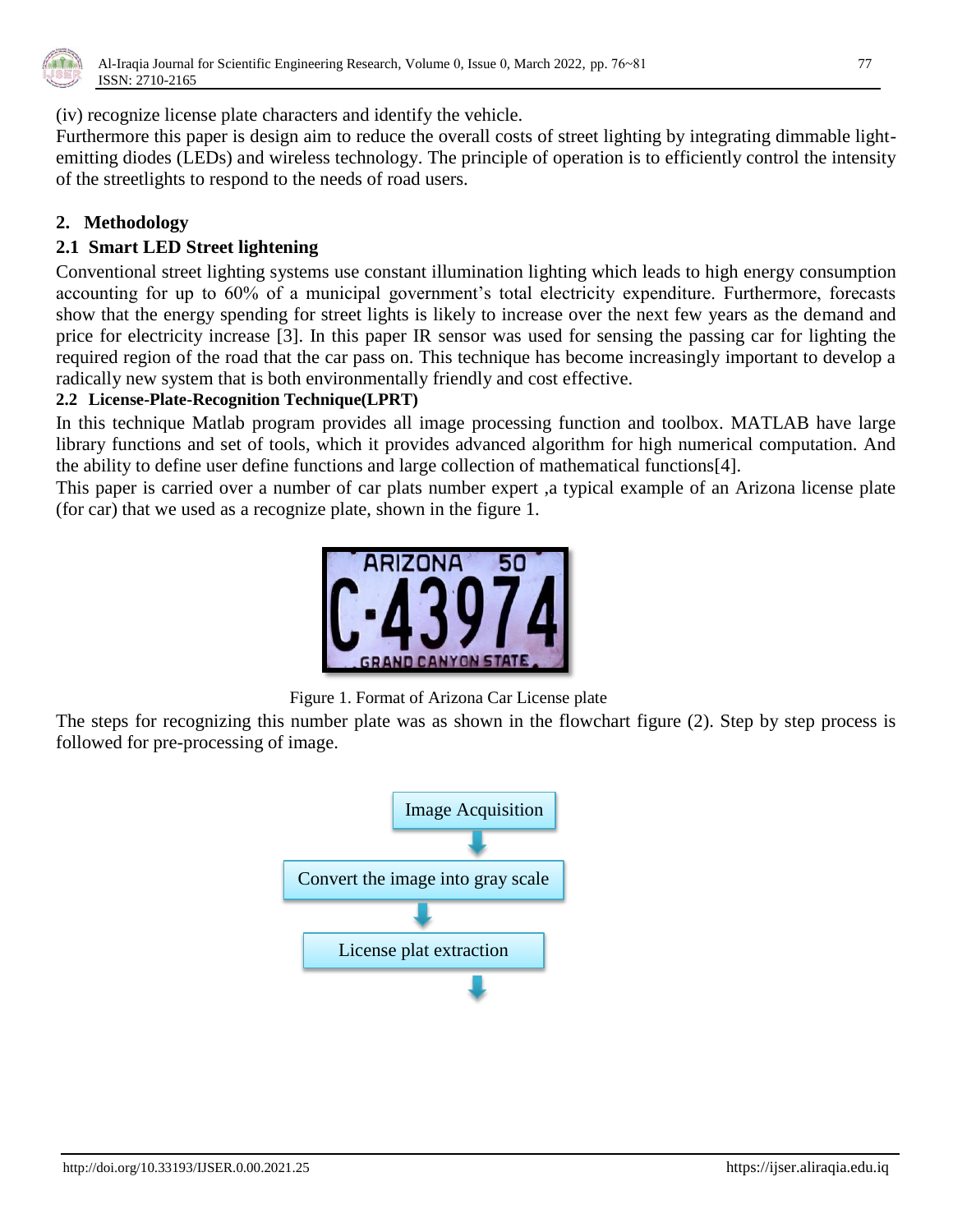



Figure (2): system flowchart

After image Acquisition or capturing by a digital camera. The image was cropped, convert in to a gray scale and filtered with median filter for noise removal. And for image filtering a median filter has been used which is a non-linear filtering technique used to remove noise from image under consideration. While it helps in removing the impulse noise it preserves the edges. As the impulse noise spikes are much brighter than their neighboring pixels, they are generally placed in the extreme top or bottom end of the brightness ranking while analyzing the neighborhood of input pixels[5].

For solved the problem of the preserving the edges a mathematical Morphology processing has been used which is a set-theoretic method for analyzing the image and extracting image components [6]. The following steps operations has been used to have the final result shown in figure (7):

 Dilation process was used to add pixels to the boundaries of objects in an image depend on the equation (1). The process may be repeated to create larger effects. The size and shape of the structuring element decides the number of elements to be added to the image under processing [6]. The Dilation of A by B translation of vector  $r$  [7].

$$
(A \oplus B)(a) = max\{A(r) | a - r \in B\}....(1)
$$

Where A is a set of function, B is the basic image and a is a scalar value.

 Erosion process which is works the same way except that it will cause objects to decrease as shown in equation (2). That is it removes pixels from the boundaries of objects in an image. The size and shape of the structuring element decides the number of elements to be removed from the image under processing[6]. The Erosion of A by B translation of vector r [7].

$$
(A \oplus B)(a) = min{A(r) | r - a \in B}...(2)
$$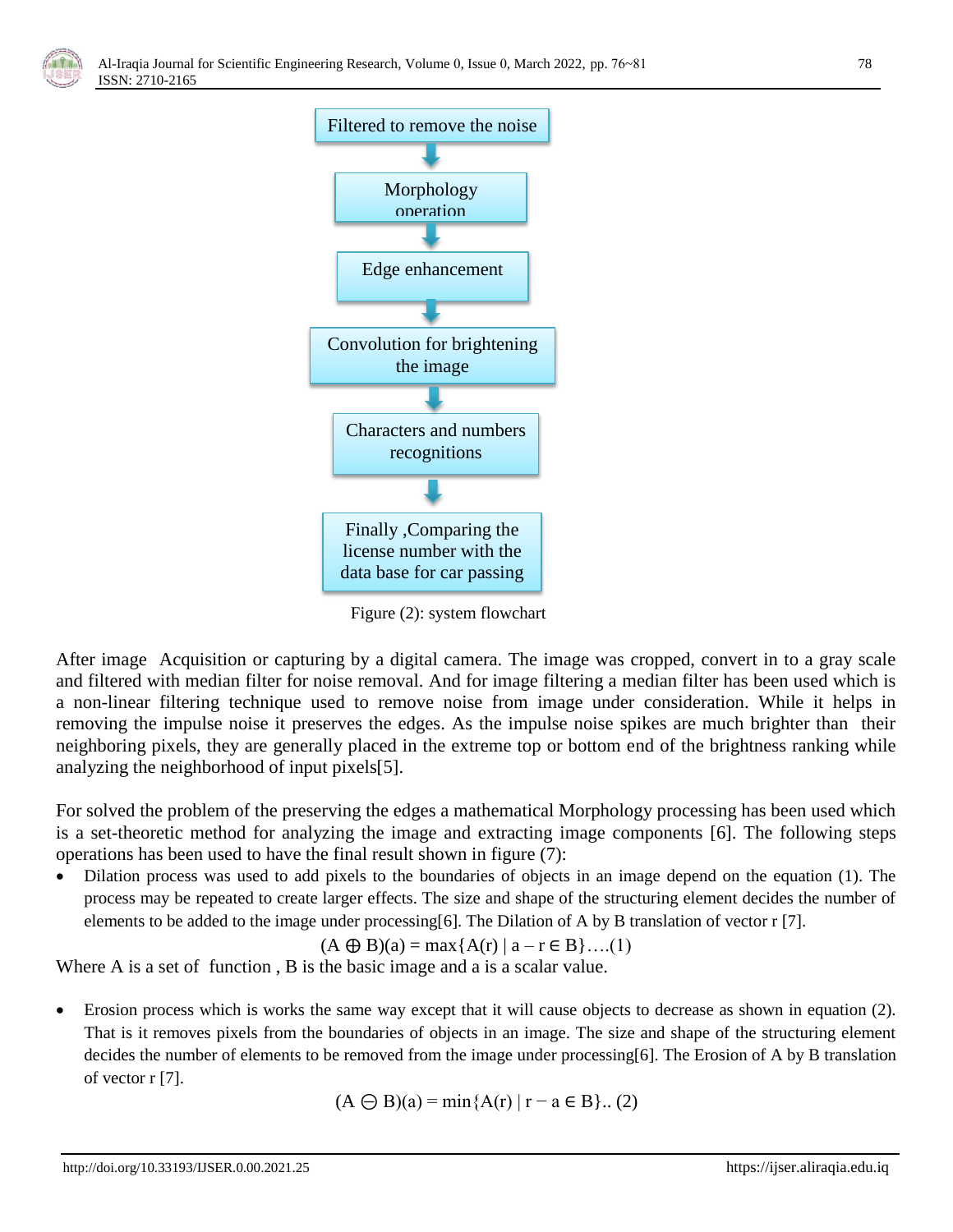

Since texts are normally aligned in the horizontal direction a 2x4 rectangular structuring element was used. All Connected Components are then extracted.

## **3. Design and Consideration**

Several experiments have been a complied using the design shown in figure (3) , which it consist of LED light, IR sensors shown in figure (4) for ensuring that the lights only brighten when car is pass, web cam for capturing the license picture, Arduino microprocessor which was act as the processing unit, It will have the following functions:

a. Process Data: It must process the data received from the sensor.

b. Control Output: This output controls the intensity of the light according to the results of data processing.

c. Communication with wireless interface: It must be able to receive and send control signals through the network. And servo motor for opening the door, and laptop to process the captured imaged by Matlab program.





Figure(3): System design Figure(4): IR sensor



# **3.1 Smart LED Street lightening**

This design consists of three main parts which are: IR sensors circuits, wireless communication and power control for the LEDs. In our design, we have included components with desirable features such as low cost, low power consumption and long lifespan. Using appropriate design techniques, we have integrated these components in a system that is reliable, fault tolerant and cost effective. The system was controlled the light lightening in the street using Arduino microprocessor by the following steps:

- When car pass on the smart street near one light, one of the IR circuit will be cut off.
- The sensor will send a control signal to the microcontroller.
- The microcontroller will process and forward this to the output the PWM signal for the LED driver to turn it on.
- The Power Circuit of the microprocessor provides the necessary voltage levels needed to power the modules and the rectifier converts the AC mains voltage to a DC voltage which will be used to power the LED driver.
- When the car is pass the light will turn off again because of the signal that received from the microprocessor and the IR sensor.

# **3.2 License-Plate-Recognition Technique (LPRT)**

For recognizing car plate and controlling car traffic, following steps has been made: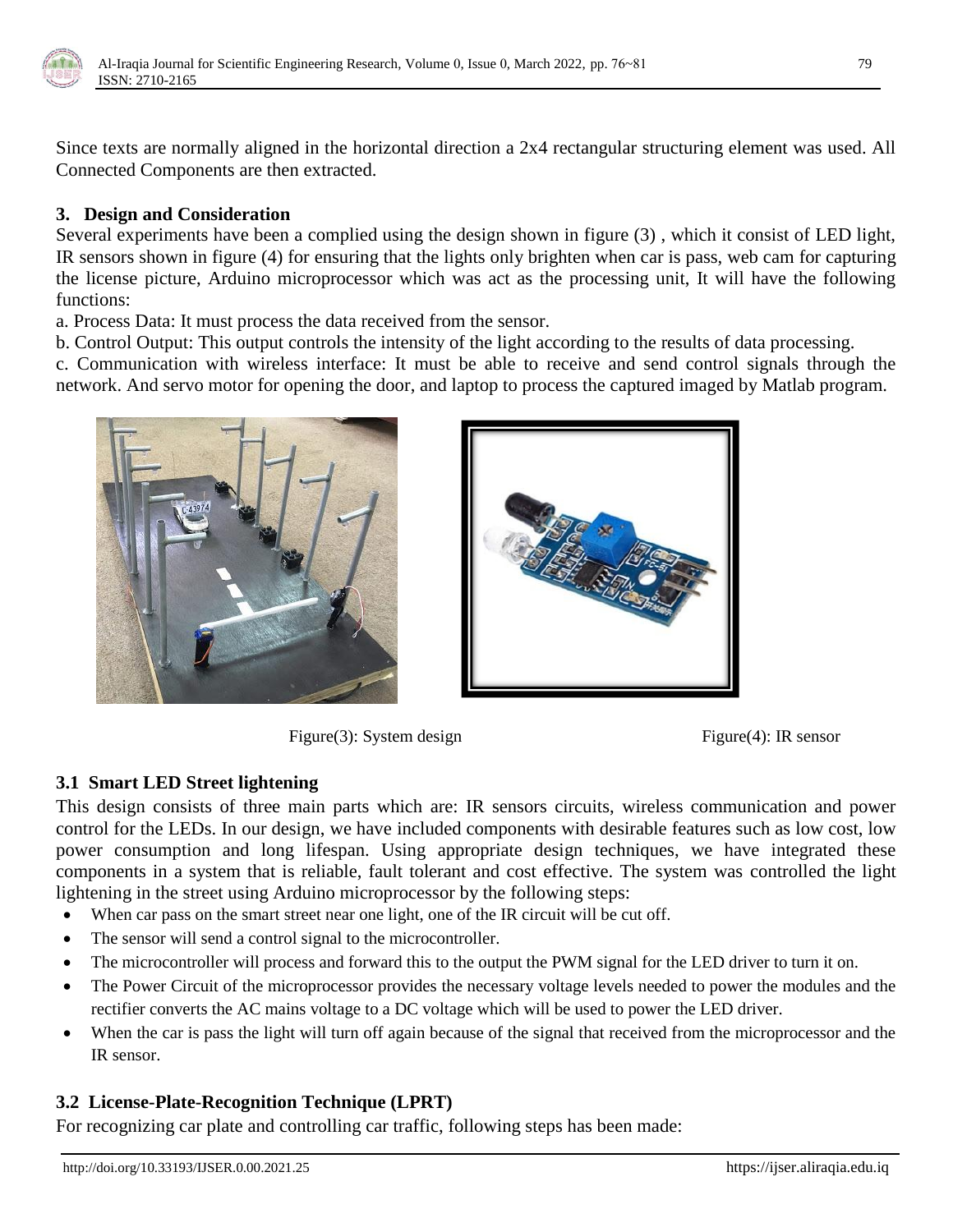

 The last IR sensor was not only connect to LED light but also to a web cam to capture an image for the car plate, as shown in figure(5).



Figure (5): Webcam image

 This image will be analysis by MATLAB program, which it first will be crop and filtered by using Sobel mask filtered, as shown in figure (6)



Figure (6): the image after cropped and filtered

Then a mathematical Morphology processing has been used analyzing the image, as shown in figure (7)



Figure (7): the image after morphology operations

Characters and numbers recognitions and extraction for comparing with the saving data base, as shown in figure (8)



Figure (8): Characters and numbers recognitions